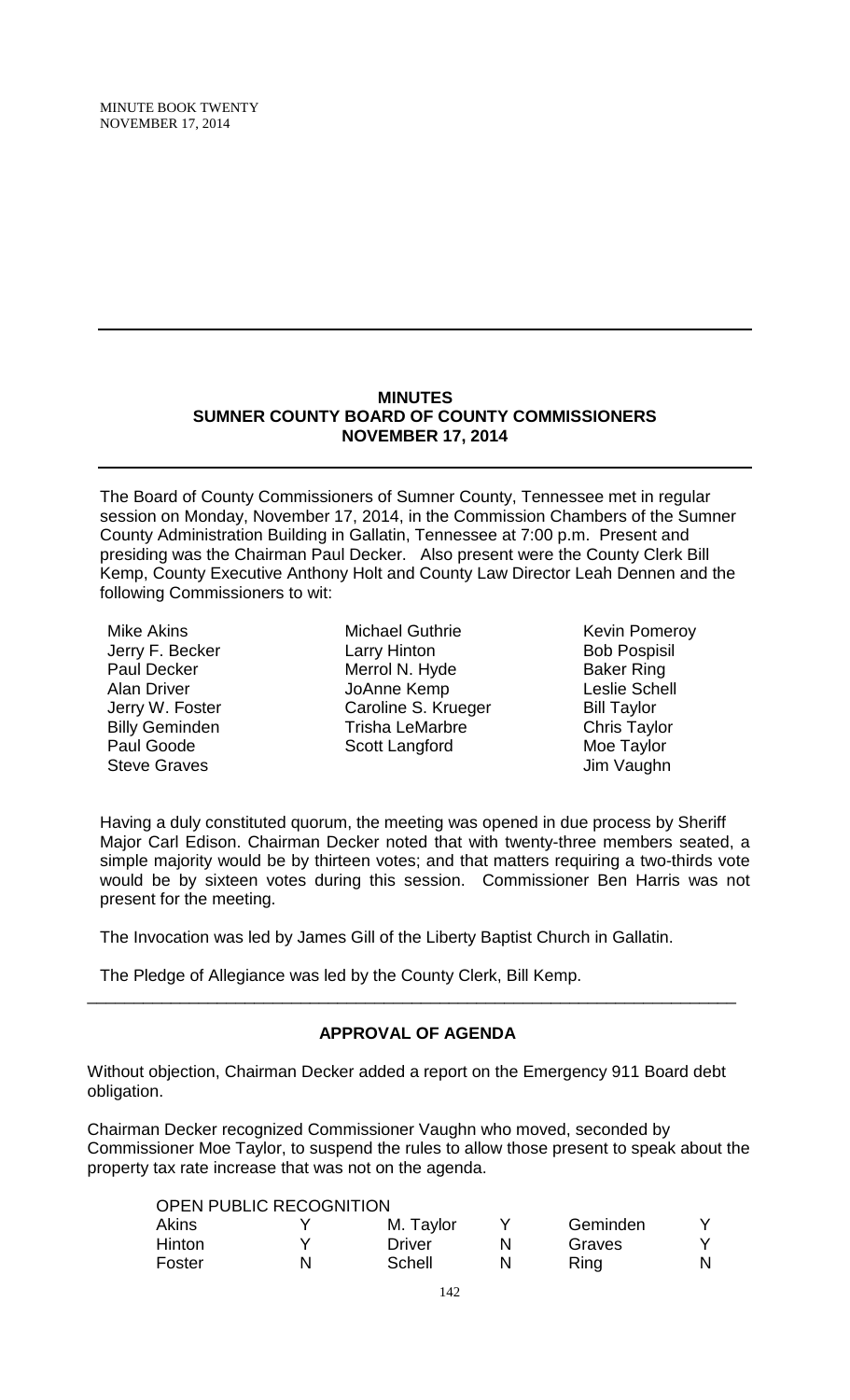| Pomeroy       |         | Vaughn           |          | Kemp     | N |
|---------------|---------|------------------|----------|----------|---|
| LeMarbre      | N       | <b>Decker</b>    | v        | Hyde     | Y |
| <b>Becker</b> |         | C. Taylor        | N        | Goode    | N |
| Krueger       | N       | <b>B.</b> Taylor | N        | Langford | N |
| Guthrie       | N       | Pospisil         | N        |          |   |
| <b>OPEN</b>   | Yes: 10 | No: 13           | Abs: $0$ | 07:04 PM |   |

Chairman Decker declared the motion failed to pass by the necessary two-thirds vote.

Commissioner Pospisil moved, and was duly seconded by Commissioner Geminden, to adopt the agenda with the addition. The Commission approved the agenda as amended by unanimous voice vote of the body.

### **APPROVAL OF MINUTES**

 $\overline{\phantom{a}}$  , and the contribution of the contribution of the contribution of the contribution of the contribution of the contribution of the contribution of the contribution of the contribution of the contribution of the

The minutes for the meeting of this body held on October 20 and November 3, 2014, and recorded in the office of the Clerk, Bill Kemp, were grouped for approval by voice vote after Commissioner Graves made the motion, seconded by Commissioner Akins.

## **RECOGNITION OF THE PUBLIC**

 Chairman Decker opened the floor to allow the public to speak concerning any matter on the agenda. With no one wishing to speak on matters related to the agenda, recognition of the public was closed.

### **REPORT OF THE CHAIR**

\_\_\_\_\_\_\_\_\_\_\_\_\_\_\_\_\_\_\_\_\_\_\_\_\_\_\_\_\_\_\_\_\_\_\_\_\_\_\_\_\_\_\_\_\_\_\_\_\_\_\_\_\_\_\_\_\_\_\_\_\_\_\_\_\_\_\_\_\_

Chairman Decker congratulated Commissioner Geminden who was named Legislative of the Year for his efforts to establish a vocational college in Sumner County and to support economic development.

Chairman Decker recognized Commissioner Hinton who remarked upon the support and outpouring of community spirit regarding a vehicular accident on November 3. Commissioner Hinton moved, seconded by Commissioner Ring, to request the County Law Director to send correspondence to the schools that responded with great concern. The motion carried upon unanimous voice vote of the body.

Chairman Decker recognized Commissioner Pomeroy who stated that a ministry to raise money for mission trips would be selling Christmas trees at a Hendersonville location.

Chairman Decker noted the Veterans Service Report was on the commissioners' desks for information purposes only.

Commissioner Geminden read the following resolution into the record:

## **A RESOLUTION HONORING PORTLAND HIGH SCHOOL'S FUTURE FARMERS OF AMERICA**

**WHEREAS,** Portland High School's FFA has been a very successful tool to prepare students for successful careers and a lifetime of informed choices by developing their potential for leadership and personal growth through agriculture education and to promote critical thinking with work-based, hands-on assignments; and

**WHEREAS,** under the leadership of the dedicated advisors, Terry Shartzer and Brad Kirkham, Portland High School's FFA members have won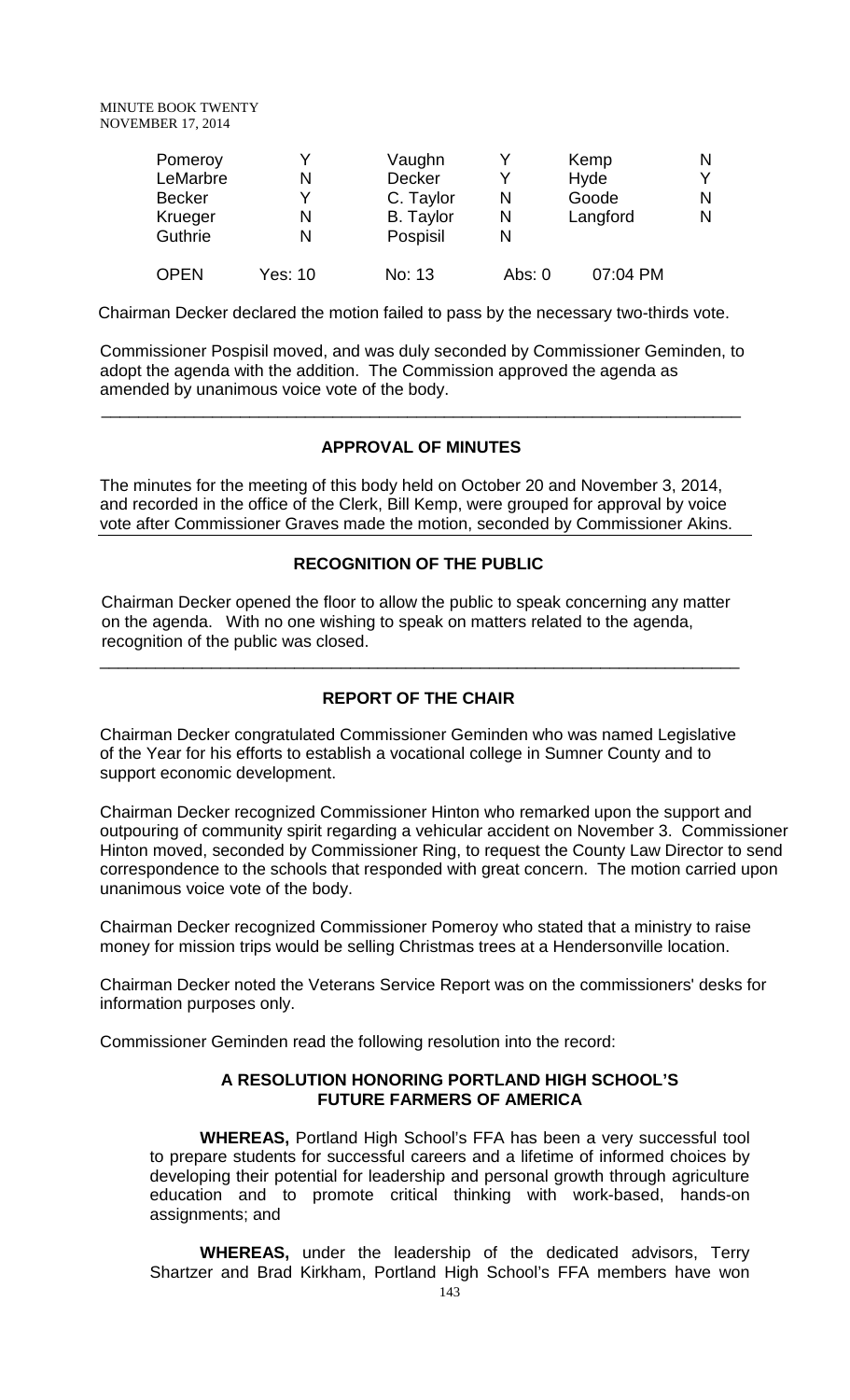numerous awards in state and national events, plus they received the Farm to School grant which allowed them to start the construction of their plastic bottle greenhouse; and

**WHEREAS,** Portland High School's FFA Chapter was also recently given \$2,400 from the National FFA to start the school garden which will be a learning lab for the students, as well as a source of produce for the Panther Pantry.

**NOW, THEREFORE, BE IT RESOLVED** by the Sumner County Board of County Commissioners meeting in regular session on this the  $17<sup>th</sup>$  day of November, 2014, that this body hereby commends the Portland High School FFA for making a positive difference in the lives of young people through agriculture education and wishes all its members much success in future endeavors; and

**BE IT FURTHER RESOLVED** that this resolution shall be spread on the minutes of this body and the Clerk is to furnish a copy of this resolution to Portland High School FFA Chapter.

\_\_\_\_\_\_\_\_\_\_\_\_\_\_\_\_\_\_\_\_\_\_\_\_\_\_\_\_\_\_\_\_\_\_\_\_\_\_\_\_\_\_\_\_\_\_\_\_\_\_\_\_\_\_\_\_\_\_\_\_\_\_\_\_

Upon motion of Commissioner Geminden, seconded by Commissioner Moe Taylor, the Commission voted to approve the resolution honoring the Portland High School FFA Chapter by unanimous voice vote.

\_\_\_\_\_\_\_\_\_\_\_\_\_\_\_\_\_\_\_\_\_\_\_\_\_\_\_\_\_\_\_\_\_\_\_\_\_\_\_\_\_\_\_\_\_\_\_\_\_\_\_\_\_\_\_\_\_\_\_\_\_\_\_\_

Commissioner LeMarbre read the following resolution into the record:

# **A RESOLUTION HONORING JACOB SHERLIN**

**WHEREAS,** Jacob Sherlin, a senior at Hendersonville High School, is an outstanding golfer who recently won the TSSAA State Golf Championship; and

**WHEREAS,** Jacob, who has earned numerous awards in state and national plays during his career at Hendersonville High School, was the 2014 District 9AAA individual runner-up and helped lead his team to a state championship in 2013 and a third place finish in 2014 with a team record of 237- 17; and

**WHEREAS,** Jacob, under the award-winning leadership of Coach Andy Gilley, has demonstrated remarkable talent, hard work, and team spirit and through his monumental accomplishments has been an inspiration to others; and

**WHEREAS,** Jacob, in addition to being an extraordinary talent with limitless potential, is an outstanding student.

**NOW, THEREFORE, BE IT RESOLVED** by the Sumner County Board of County Commissioners meeting in regular session on this the  $17<sup>th</sup>$  day of November, 2014, that this body does hereby congratulate Jacob Sherlin on his outstanding performances and wishes him future success; and

**BE IT FURTHER RESOLVED** that this resolution is to be spread on the minutes of this body and the Clerk is to furnish a copy of this resolution to Jacob Sherlin.

\_\_\_\_\_\_\_\_\_\_\_\_\_\_\_\_\_\_\_\_\_\_\_\_\_\_\_\_\_\_\_\_\_\_\_\_\_\_\_\_\_\_\_\_\_\_\_\_\_\_\_\_\_\_\_\_\_\_\_\_\_\_\_\_

Upon motion of Commissioner LeMarbre, seconded by Commissioner Pospisil, the Commission voted to approve the resolution honoring Mr. Sherlin by unanimous voice vote.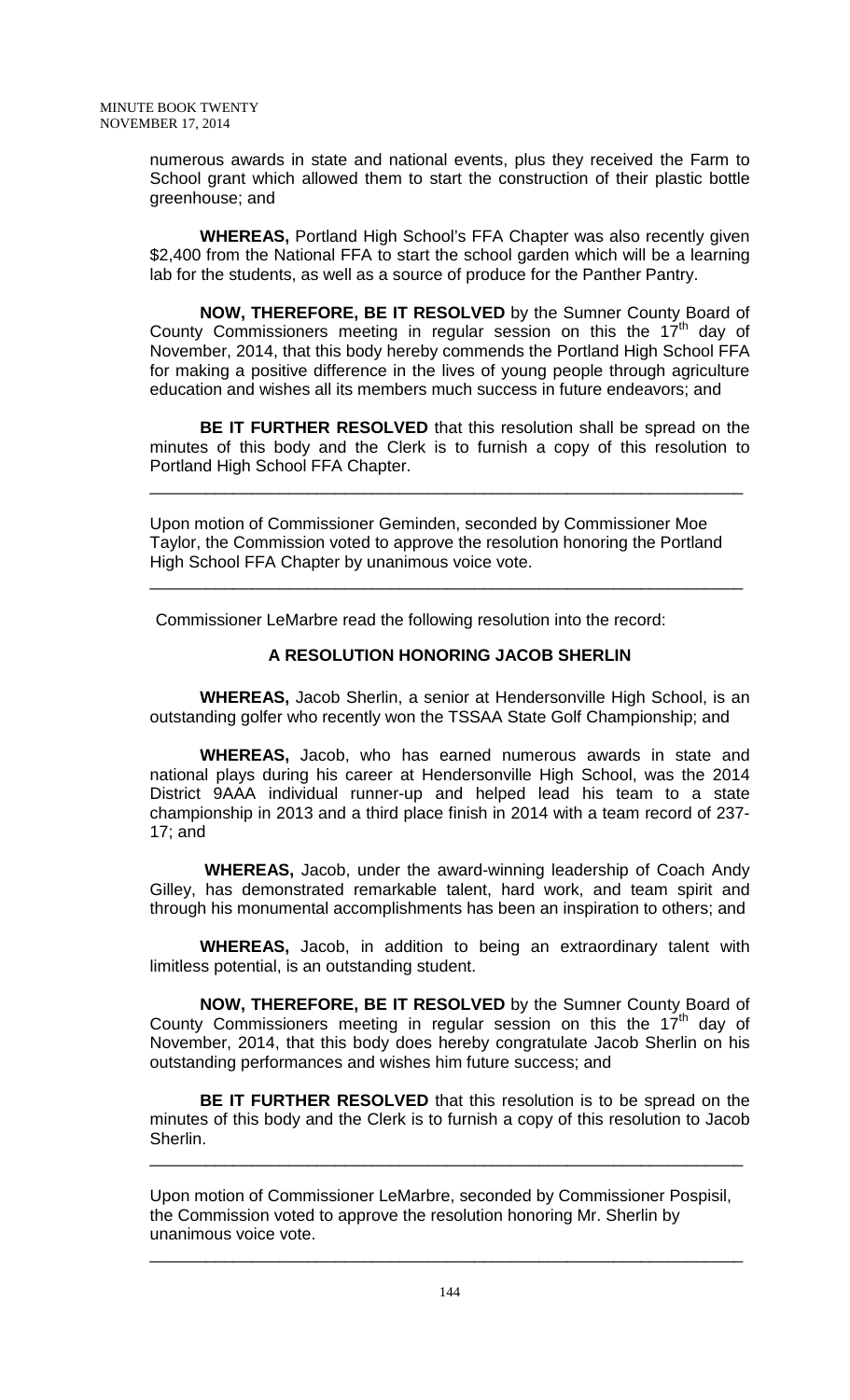Chairman Decker directed Clerk Kemp to read the following notice into the record:

There will be a public hearing at the Sumner County Commission meeting on November 17, 2014 at 7 p.m. This meeting will be held at the Sumner County Administration Building in the Commission Chambers, located at 355 N. Belvedere Drive, Gallatin, Tn.

Mr. Eddie Smith is requesting to have his property rezoned from Agricultural to a Commercial 2 Planned Unit Development. Subject property is located at 1660 Highway 31-W, Goodlettsville, Tn., is on Tax Map 99K, Group B, Parcel 23, contains 0.99 acres and is currently zoned Agricultural.

A copy of this request is located in the Sumner County Administration Building, 355 N. Belvedere Drive, Gallatin, TN 37066.

Anyone having an interest, desiring to comment or ask questions concerning this request is invited to attend this meeting or call the Sumner County Planning and Stormwater Department at (615)451- 6097.

\_\_\_\_\_\_\_\_\_\_\_\_\_\_\_\_\_\_\_\_\_\_\_\_\_\_\_\_\_\_\_\_\_\_\_\_\_\_\_\_\_\_\_\_\_\_\_\_\_\_\_\_\_

Chairman Decker declared the public hearing open for anyone wishing to comment. Upon hearing none, he declared the public hearing closed.

Commissioner Goode moved, seconded by Commissioner Vaughn, to suspend the rules to allow Bruce Rainey to speak on the rezoning. The motion carried by unanimous voice vote. Mr. Rainey stated that the property owner sought the approval from neighbors on landscaping and details of the project. Commissioners representing the district were in favor of the rezoning.

Commissioner Pospisil moved, seconded by Commissioner Guthrie, to approve the following resolution:

### **1411-01 A RESOLUTION REQUESTING TO REZONE THE EDDIE SMITH PROPERTY FROM AGRICULTURAL TO COMMERCIAL 2-PLANNED UNIT DEVELOPMENT AND PRELIMINARY MASTER DEVELOPMENT APPROVAL. SUBJECT PROPERTY IS LOCATED AT 1660 HIGHWAY 31-W, GOODLETTSVILLE, TENNESSEE, IS ON TAX MAP 99K, GROUP B, PARCEL 23, CONTAINS 0.99 ACRES AND IS ZONED AGRICULTRUAL**

**BE IT RESOLVED** by the Sumner County Board of County Commissioners meeting in regular session on this the  $17<sup>th</sup>$  day of November, 2014, that this body hereby requests to rezone the Eddie Smith property from Agricultural to Commercial 2 Planned Unit Development and Preliminary Master Development approval. Subject property is located at 1660 Highway 31-W, Goodlettsville, Tennessee, is on Tax Map 99K, Group B, Parcel 23, contains 0.99 acres and is zoned Agricultural, as shown on the attachment herewith.

\_\_\_\_\_\_\_\_\_\_\_\_\_\_\_\_\_\_\_\_\_\_\_\_\_\_\_\_\_\_\_\_\_\_\_\_\_\_\_\_\_\_\_\_\_\_\_\_\_\_\_\_\_\_\_\_\_\_\_\_\_\_\_\_

The electronic vote was recorded in the following manner:

| M. Taylor     | Geminden |  |
|---------------|----------|--|
| <b>Driver</b> | Graves   |  |
| Schell        | Ring     |  |
| Vaughn        | Kemp     |  |
|               |          |  |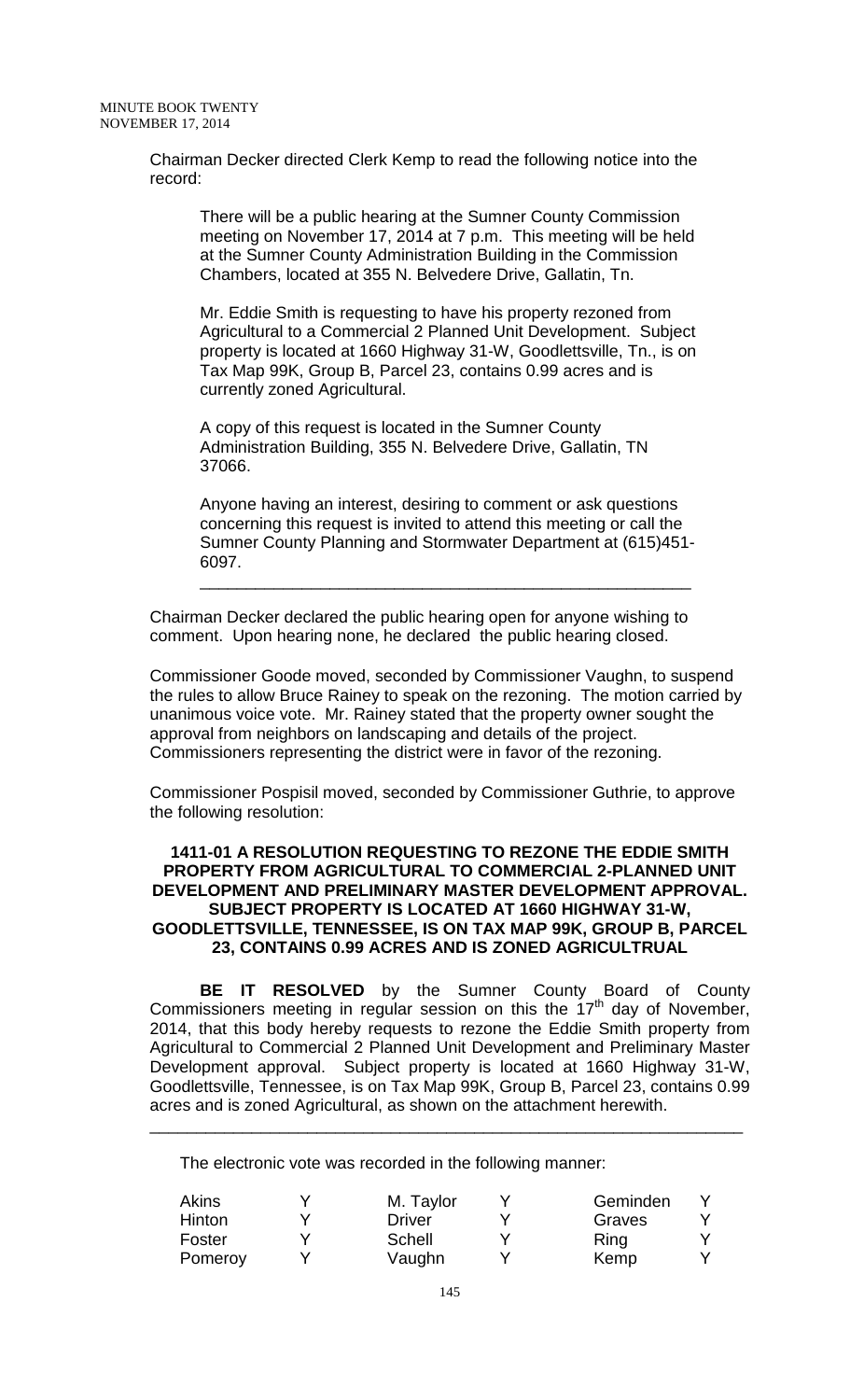| LeMarbre<br><b>Becker</b><br>Krueger<br>Guthrie |                | Decker<br>C. Taylor<br><b>B.</b> Taylor<br>Pospisil |          | Hyde<br>Goode<br>Langford | v |
|-------------------------------------------------|----------------|-----------------------------------------------------|----------|---------------------------|---|
| 1411-01                                         | <b>Yes: 23</b> | No: 0                                               | Abs: $0$ | 07:28 PM                  |   |

\_\_\_\_\_\_\_\_\_\_\_\_\_\_\_\_\_\_\_\_\_\_\_\_\_\_\_\_\_\_\_\_\_\_\_\_\_\_\_\_\_\_\_\_\_\_\_\_\_\_\_\_\_\_\_\_\_

Chairman Decker declared the resolution approved by the body.

## **CONSENT AGENDA**

Commissioner Pospisil moved, seconded by Commissioner Akins, to approve the following resolutions on the Consent Agenda.

### **1411-08 A RESOLUTION WAIVING THE BUILDING PERMIT FEE OF UP TO \$972.00 FOR THE RENOVATION OF HAWTHORNE HILL FOR A STATE MUSEUM**

**BE IT RESOLVED** by the Sumner County Board of County Commissioners meeting in regular session on this the 17th day of November, 2014, that this body does hereby waive the building permit fee of up to \$972.00 for the renovation of Hawthorne Hill which will be used as a state museum, as shown on the attachment herewith.

## **1411-09 A RESOLUTION APPROVING THE FISCAL YEAR 2014-2015 SUMNER COUNTY BOARD OF EDUCATION GENERAL PURPOSE SCHOOL FUND BUDGET AMENDMENTS**

\_\_\_\_\_\_\_\_\_\_\_\_\_\_\_\_\_\_\_\_\_\_\_\_\_\_\_\_\_\_\_\_\_\_\_\_\_\_\_\_\_\_\_\_\_\_\_\_\_\_\_\_\_\_\_\_\_\_\_\_\_\_\_\_

**BE IT RESOLVED** by the Sumner County Board of County Commissioners meeting in regular session on this the  $17<sup>th</sup>$  day of November, 2014, that this body hereby approves the 2014-2015 Sumner County Board of Education General Purpose School Fund budget amendments, as shown on the attachment herewith.

## **1411-10 A RESOLUTION DOCKETING SUMNER COUNTY BOARD OF EDUCATION BUDGET AMENDMENTS**

\_\_\_\_\_\_\_\_\_\_\_\_\_\_\_\_\_\_\_\_\_\_\_\_\_\_\_\_\_\_\_\_\_\_\_\_\_\_\_\_\_\_\_\_\_\_\_\_\_\_\_\_\_\_\_\_\_\_\_\_\_\_\_\_

**BE IT RESOLVED** by the Sumner County Board of County Commissioners meeting in regular session on this the 17th day of November, 2014, that this body hereby dockets in its records the Sumner County Board of Education Budget Amendments, as shown on the attachment herewith.

\_\_\_\_\_\_\_\_\_\_\_\_\_\_\_\_\_\_\_\_\_\_\_\_\_\_\_\_\_\_\_\_\_\_\_\_\_\_\_\_\_\_\_\_\_\_\_\_\_\_\_\_\_\_\_\_\_\_\_\_\_\_\_\_

### **1411-11 A RESOLUTION AUTHORIZING THE APPROPRIATION OF DELINQUENT TAX SALE FUNDS AS SET FORTH PURSUANT TO THE TERMS OF THE ATTACHED SCHEDULE**

**BE IT RESOLVED** by the Sumner County Board of County Commissioners meeting in regular session on this the  $17<sup>th</sup>$  day of November, 2014, that this body hereby authorizes the appropriation of delinquent tax sale funds as set forth pursuant to the terms of the attached schedule.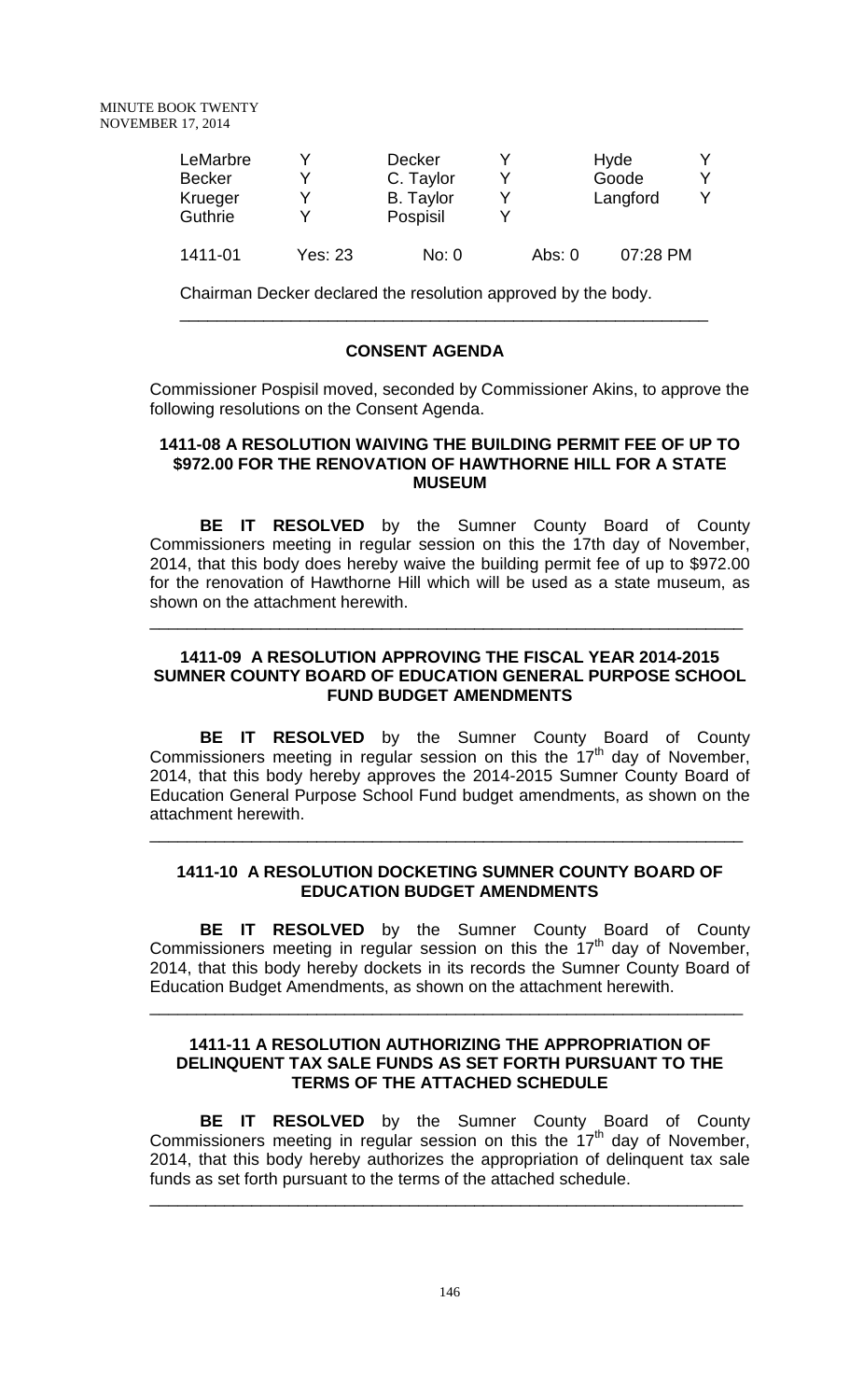### **1411-12 A RESOLUTION APPROPRIATING \$11,689.00 TO THE CLERK AND MASTER FROM GENERAL FUND UNASSIGNED FUND BALANCE FOR DATA PROCESSING EQUIPMENT AND SERVICES**

**BE IT RESOLVED** by the Sumner County Board of County Commissioners meeting in regular session on this the  $17<sup>th</sup>$  day of November, 2014, that this body hereby appropriates \$11,689.00 to the Clerk and Master from General Fund Unassigned Fund Balance for Data Processing Equipment and Services, as shown on the attachment herewith.

## **1411-13 A RESOLUTION APPROPRIATING \$24,424.00 TO THE SHERIFF'S OFFICE FOR THE IMPAIRED DRIVING ENFORCEMENT GRANT**

\_\_\_\_\_\_\_\_\_\_\_\_\_\_\_\_\_\_\_\_\_\_\_\_\_\_\_\_\_\_\_\_\_\_\_\_\_\_\_\_\_\_\_\_\_\_\_\_\_\_\_\_\_\_\_\_\_\_\_\_\_\_\_\_

**BE IT RESOLVED** by the Sumner County Board of County Commissioners meeting in regular session on this the 17<sup>th</sup> day of November, 2014, that this body hereby appropriates \$24,424.00 to the Sheriff's Office for the Impaired Driving Enforcement Grant, as shown on the attachments herewith.

\_\_\_\_\_\_\_\_\_\_\_\_\_\_\_\_\_\_\_\_\_\_\_\_\_\_\_\_\_\_\_\_\_\_\_\_\_\_\_\_\_\_\_\_\_\_\_\_\_\_\_\_\_\_\_\_\_\_\_\_\_\_\_\_

## **1411-14 A RESOLUTION WAIVING ENGINEERING FEE UP TO \$500.00 FOR CASTALIAN SPRINGS-BETHPAGE UTILITY DISTRICT NEW OFFICE FACILITY**

**BE IT RESOLVED** by the Sumner County Board of County Commissioners meeting in regular session on this the 17th day of November, 2014, that this body does hereby waive the engineering fee up to \$500.00 for Castalian Springs-Bethpage Utility District new office facility, as shown on the attachment herewith.

\_\_\_\_\_\_\_\_\_\_\_\_\_\_\_\_\_\_\_\_\_\_\_\_\_\_\_\_\_\_\_\_\_\_\_\_\_\_\_\_\_\_\_\_\_\_\_\_\_\_\_\_\_\_\_\_\_\_\_\_\_\_\_\_

# **1411-15 A RESOLUTION AUTHORIZING A GIFT TO LISA HOUSE OF HER SERVICE WEAPON AND BADGE AS ADDITIONAL COMPENSATION FOR HER SERVICES RENDERED TO SUMNER COUNTY**

**BE IT RESOLVED** by the Sumner County Board of County Commissioners meeting in regular session on this the  $17<sup>th</sup>$  day of November, 2014, that this body hereby authorizes the gift to Lisa House of her weapon (Glock model 23 serial # MMH-838) and badge as additional compensation for her outstanding commitment and service to the citizens of Sumner County.

## **1411-16 A RESOLUTION DECLARING VARIOUS ITEMS FROM EMERGENCY MEDICAL SERVICES AS SURPLUS AND AUTHORIZING DISPOSAL OR SALE OF SAME PURSUANT TO EXISITING POLICIES AND PROCEDURES**

**\_\_\_\_\_\_\_\_\_\_\_\_\_\_\_\_\_\_\_\_\_\_\_\_\_\_\_\_\_\_\_\_\_\_\_\_\_\_\_\_\_\_\_\_\_\_\_\_\_\_\_\_\_\_\_\_\_\_\_\_\_\_\_\_**

**BE IT RESOLVED** by the Sumner County Board of County Commissioners meeting in regular session on this the 17th day of November, 2014, that this body does hereby declare various items from Emergency Medical Services, as surplus as shown on the attachment herewith; and

**BE IT FURTHER RESOLVED** that the disposal or sale of the same is authorized pursuant to existing policies and procedures.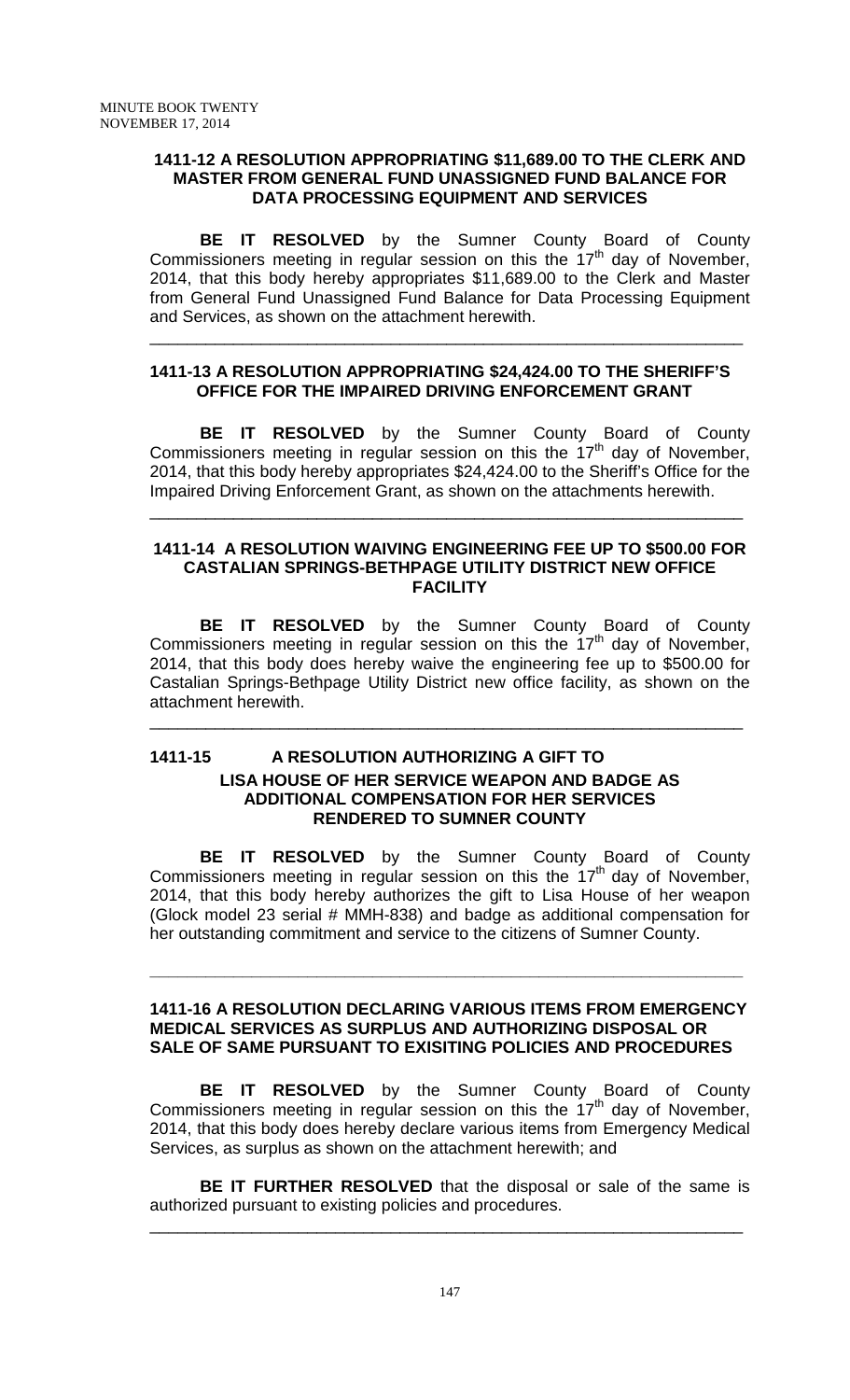#### **1411-17 A RESOLUTION DECLARING VARIOUS ITEMS FROM THE MAINTENANCE DEPARTMENT AS SURPLUS AND AUTHORIZING DISPOSAL OR SALE OF SAME PURSUANT TO EXISITING POLICIES AND PROCEDURES**

**BE IT RESOLVED** by the Sumner County Board of County Commissioners meeting in regular session on this the  $17<sup>th</sup>$  day of November, 2014, that this body does hereby declare various items from the Maintenance Department, as surplus as shown on the attachment herewith; and

**BE IT FURTHER RESOLVED** that the disposal or sale of the same is authorized pursuant to existing policies and procedures.

\_\_\_\_\_\_\_\_\_\_\_\_\_\_\_\_\_\_\_\_\_\_\_\_\_\_\_\_\_\_\_\_\_\_\_\_\_\_\_\_\_\_\_\_\_\_\_\_\_\_\_\_\_\_\_\_\_\_\_\_\_\_\_\_

## **1411-18 A RESOLUTION TO ALLOW GALLATIN POLICE TO PAVE AND USE LOT BEHIND OLD HEALTH DEPARTMENT BUILDING**

**BE IT RESOLVED** by the Sumner County Board of County Commissioners meeting in regular session on this the 17<sup>th</sup> day of November, 2014, that this body does hereby allow Gallatin Police to pave and use lot behind the old Health Department Building.

\_\_\_\_\_\_\_\_\_\_\_\_\_\_\_\_\_\_\_\_\_\_\_\_\_\_\_\_\_\_\_\_\_\_\_\_\_\_\_\_\_\_\_\_\_\_\_\_\_\_\_\_\_\_\_\_\_\_\_\_\_\_\_\_

Chairman Decker declared the items on the Consent Agenda approved by the body upon unanimous voice vote.

\_\_\_\_\_\_\_\_\_\_\_\_\_\_\_\_\_\_\_\_\_\_\_\_\_\_\_\_\_\_\_\_\_\_\_\_\_\_\_\_\_\_\_\_\_\_\_\_\_\_\_\_\_\_\_\_\_\_\_\_\_\_\_\_

# **REPORT FROM COUNTY OFFICIALS**

County Officials filed the following reports: County Investments, County General Fund, County Debt Service Fund, County Highway Fund, County Capital Outlay Fund, School General Purpose Fund, School Federal Projects Fund, School Food Service Fund, Employee Health Insurance Trust Fund, Employee Dental Insurance Trust Fund, Casualty Insurance Trust Fund, County Trustee Funds, Special Reports: County Dental Insurance Claim Payments, County Health Insurance Claim Payments, County Property Tax Collections, County EMS Billing/Collections/Balances, County Sales Tax Collections, County Wheel Tax Collections, County Tax Rates/Property Values and County School Loan Program Rates. Approval of the filing of these records does not certify to the accuracy of the documents.

Chairman Decker introduced the following resolution:

## **1411-NOT A RESOLUTION TO APPROVE AND ACCEPT APPLICATIONS FOR NOTARIES PUBLIC POSITIONS AND PERSONAL SURETY GUARANTORS**

 **WHEREAS,** according to the law of the State of Tennessee, an individual must apply for the office of notary public in the county of residence, or of their principal place of business; and

 **WHEREAS**, state statute requires personal sureties making bonds for Notaries publics to be approved by the Sumner County Commission; and

 **WHEREAS,** said applicant must be approved by the County Commission assembled; and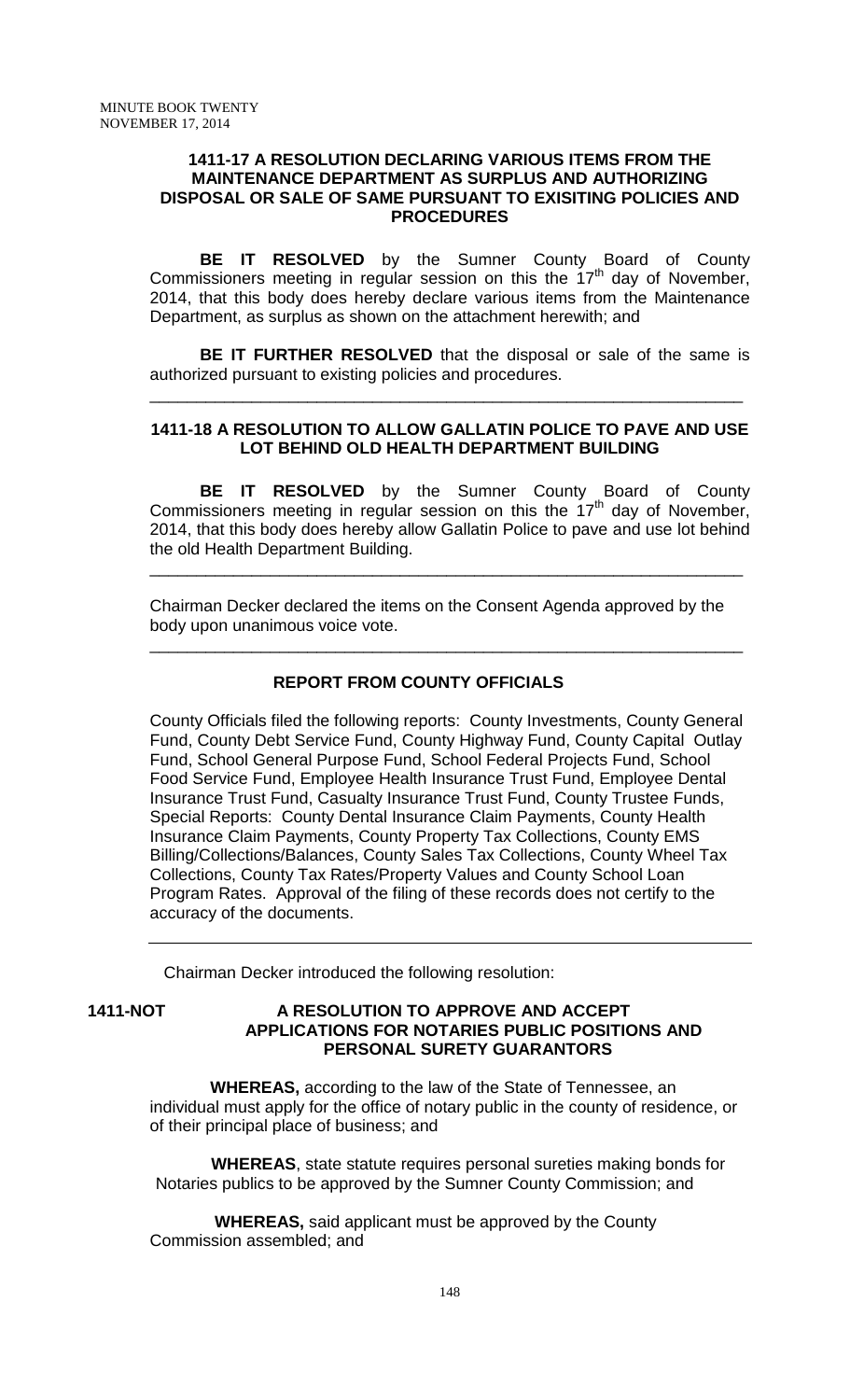**WHEREAS,** Bill Kemp, Sumner County Clerk, has certified according to the records of his office that the persons named on the attached listing labeled "SUMNER COUNTY NOTARY PUBLIC APPLICATIONS and SURETY GUARANTORS" have duly applied for the positions so sought; and

## **BE IT FURTHER RESOLVED THAT THIS TAKE EFFECT FROM AND AFTER PASSAGE.**

 **–––––––––––––––––––––––––––––––––––––––––––––––––––––––––**

| <b>KAYLA R ANDERSON</b> | <b>KELLY MAUPIN</b>        |
|-------------------------|----------------------------|
| <b>MARY ANN BENNETT</b> | RHONDA L MCBRIDE           |
| <b>DEBRAL BILBREY</b>   | <b>SARAH MCFADDEN</b>      |
| DAVIDA P BLACK          | <b>CINDY B NEWMAN</b>      |
| <b>MISTY BOWLING</b>    | <b>CAROLYN D PARKER</b>    |
| <b>KEVIN M BRADY</b>    | AMY RAY                    |
| <b>BEN BUSH</b>         | <b>KELLY NICOLE STAGG</b>  |
| <b>KELLY CARTER</b>     | <b>SHARON J STOREY</b>     |
| <b>SHARI A GRAVES</b>   | <b>TERRY SUMMERS</b>       |
| <b>TERESA L HAWN</b>    | <b>JANE T TARVER</b>       |
| RANDALL EDWARD HELD     | DONALD L VAN ARSDALE       |
| <b>BRENDA HUNTSMAN</b>  | <b>SPENCER WEBB</b>        |
| <b>TIFFANY S JORDAN</b> | <b>CHARLES H WILKINSON</b> |
| <b>JONA M KICKLITER</b> | KIMBERLY J WRIGHT          |

Upon motion of Commissioner Akins, seconded by Commissioner Graves, voting was recorded in the following manner:

| Akins         |   | M. Taylor        | Α     | Geminden |          |
|---------------|---|------------------|-------|----------|----------|
| Hinton        | Y | <b>Driver</b>    | Y     | Graves   | Y        |
| Foster        | Y | Schell           | Y     | Ring     | Y        |
| Pomeroy       |   | Vaughn           |       | Kemp     | Y        |
| LeMarbre      | Y | Decker           | Y     | Hyde     | Y        |
| <b>Becker</b> | Y | C. Taylor        | Y     | Goode    | Y        |
| Krueger       | Y | <b>B.</b> Taylor | Y     | Langford | v        |
| Guthrie       |   | Pospisil         | Y     |          |          |
| 1411-NOTARIES |   | Yes: 22          | No: 0 | Abs: 1   | 07:29 PM |

Chairman Decker declared the election of Notaries Public by the body. \_\_\_\_\_\_\_\_\_\_\_\_\_\_\_\_\_\_\_\_\_\_\_\_\_\_\_\_\_\_\_\_\_\_\_\_\_\_\_\_\_\_\_\_\_\_\_\_\_\_\_\_\_\_\_\_\_\_\_\_\_\_\_\_\_\_\_\_\_

# **COMMITTEE ON COMMITTEES**

Commissioner Goode noted the deferral of appointments and asked commissioners to express their interest in serving on committees:

- Industrial Development Board, six-year terms of Clifford Ernst, Michael Carter and Thomas Neal, Jr.
- Resource Authority for a six-year term ending June 2018.
- Delinquent Tax Committee commissioner appointment
- Airport Authority appointment to replace David Black who resigned.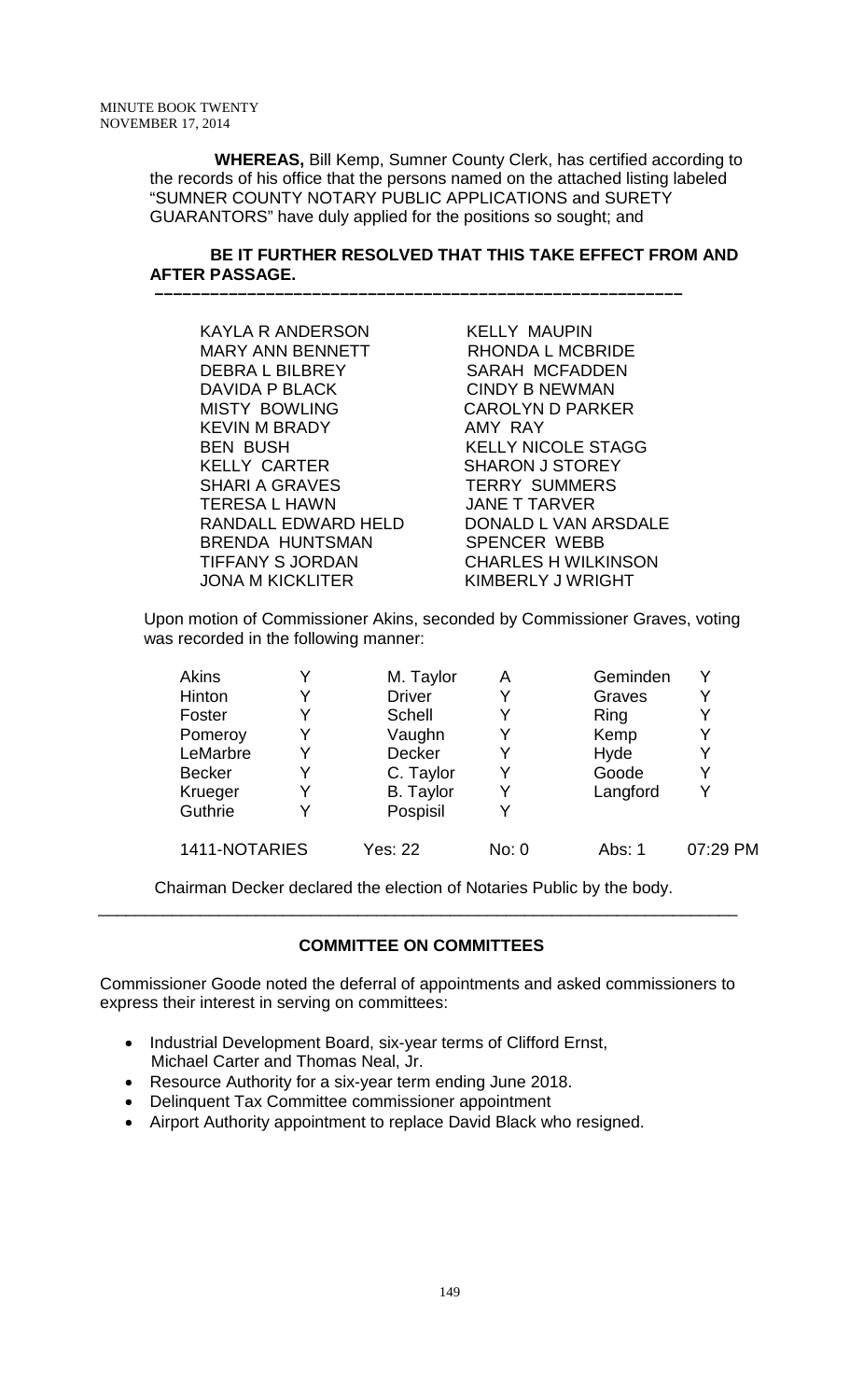Commissioner Goode announced appointments as follows:

• Board of Construction Appeals, two-year terms of Doug Cowden, Bob Goodall, Robert Hill, Millard Bridges; alternates Larry Brown and Shawn Utley (replacing Ted Williams), one-year terms

Upon motion of Commissioner Goode and duly seconded by Commissioner Hinton, the Commission approved the appointments of Mr. Cowden, Mr. Goodall, Mr. Bridges, Mr. Hill, Mr. Brown and Mr. Utley.

Commissioner Goode brought forth the recommendations of Executive Holt to re-appoint Commissioner Billy Geminden to the Planning Commission to represent the Portland area for a four-year term. Chairman Goode clarified that Commissioner Steve Graves represents the Gallatin area. Upon motion of Commissioner Goode, and duly seconded by Commissioner Ring, the Commission approved the appointment of Mr. Geminden.

Commissioner Goode brought forth the appointment of Kim Myers to replace Paige Brown, who resigned from the Tourism Board. Upon motion of Commissioner Goode, and duly seconded by Commissioner LeMarbre, the Commission approved the appointment of Ms. Myers to replace Ms. Brown.

Commissioner Goode announced appointments for next month as follows:

• E-911 Board, 4-year term appointments of Commissioners Ben Harris and Michael Guthrie and Paul Freels, citizen

## **HIGHWAY COMMISSION**

\_\_\_\_\_\_\_\_\_\_\_\_\_\_\_\_\_\_\_\_\_\_\_\_\_\_\_\_\_\_\_\_\_\_\_\_\_\_\_\_\_\_\_\_\_\_\_\_\_\_\_\_\_\_\_\_\_\_\_\_\_\_\_\_\_\_\_\_\_\_\_\_\_\_\_

There was no report from the Highway Commission.

### **EDUCATION COMMITTEE**

**\_\_\_\_\_\_\_\_\_\_\_\_\_\_\_\_\_\_\_\_\_\_\_\_\_\_\_\_\_\_\_\_\_\_\_\_\_\_\_\_\_\_\_\_\_\_\_\_\_\_\_\_\_\_\_\_\_\_\_\_\_\_\_\_\_\_\_\_\_**

There was no report from the Education Committee.

# **GENERAL OPERATIONS COMMITTEE**

**\_\_\_\_\_\_\_\_\_\_\_\_\_\_\_\_\_\_\_\_\_\_\_\_\_\_\_\_\_\_\_\_\_\_\_\_\_\_\_\_\_\_\_\_\_\_\_\_\_\_\_\_\_\_\_\_\_\_\_\_\_\_\_\_\_\_\_\_\_**

There was no report from the General Operations Committee.

# **EMERGENCY SERVICES COMMITTEE**

**\_\_\_\_\_\_\_\_\_\_\_\_\_\_\_\_\_\_\_\_\_\_\_\_\_\_\_\_\_\_\_\_\_\_\_\_\_\_\_\_\_\_\_\_\_\_\_\_\_\_\_\_\_\_\_\_\_\_\_\_\_\_\_\_\_\_\_\_\_**

There was no report from the Emergency Services Committee.

### **PUBLIC SERVICES COMMITTEE**

**\_\_\_\_\_\_\_\_\_\_\_\_\_\_\_\_\_\_\_\_\_\_\_\_\_\_\_\_\_\_\_\_\_\_\_\_\_\_\_\_\_\_\_\_\_\_\_\_\_\_\_\_\_\_\_\_\_\_\_\_\_\_\_\_\_\_\_\_\_**

There was no report from the Public Services Committee.

# **LEGISLATIVE COMMITTEE**

**\_\_\_\_\_\_\_\_\_\_\_\_\_\_\_\_\_\_\_\_\_\_\_\_\_\_\_\_\_\_\_\_\_\_\_\_\_\_\_\_\_\_\_\_\_\_\_\_\_\_\_\_\_\_\_\_\_\_\_\_\_\_\_\_\_\_\_\_\_**

Commissioner Guthrie introduced the following resolution and moved for approval. Commissioner Foster seconded the motion.

**1411-02 RESOLUTION TO OPT OUT OF STATEWIDE BUILDING CODE STANDARDS FOR ONE-FAMILY AND TWO-FAMILY DWELLINGS IN SUMNER COUNTY**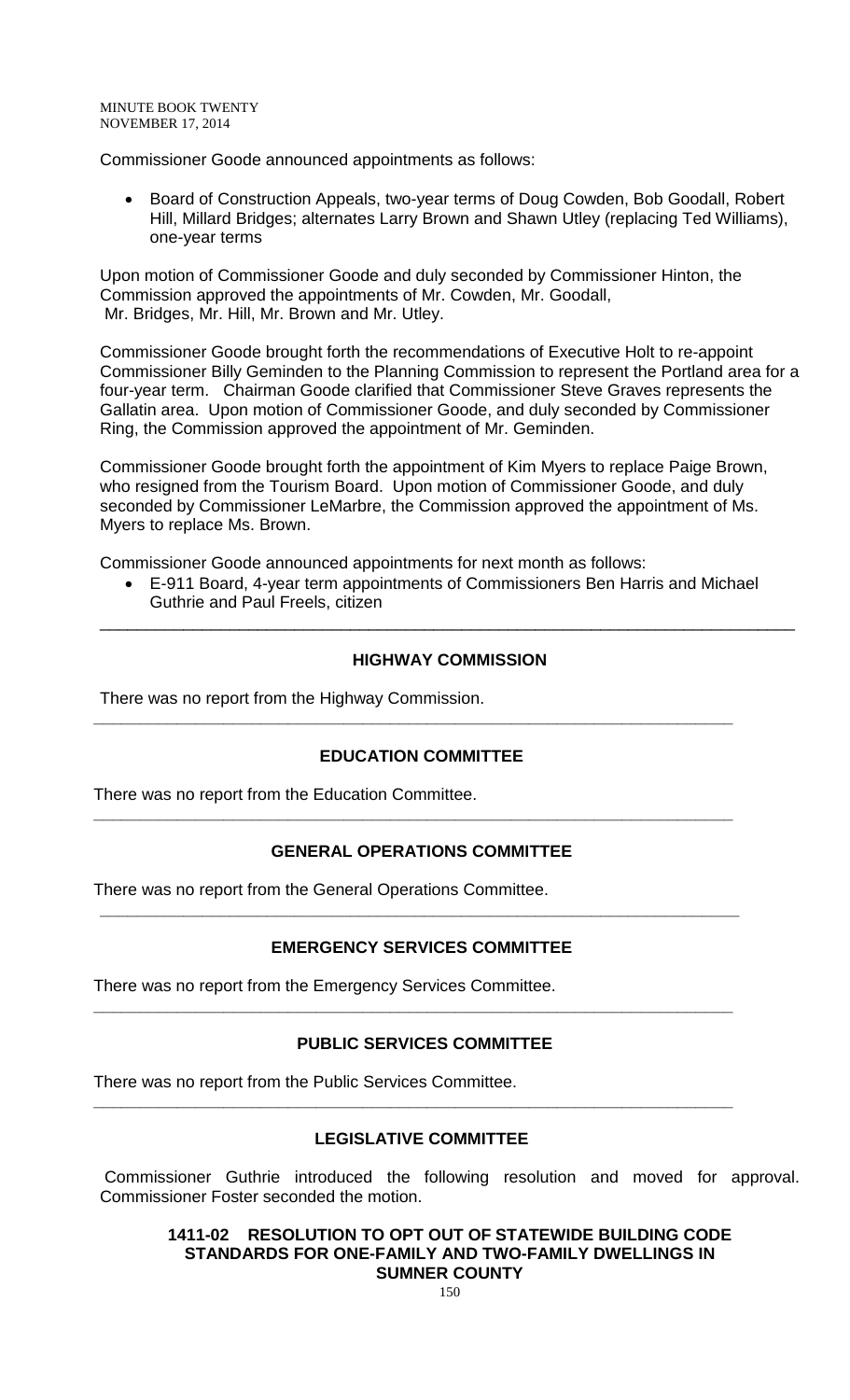**WHEREAS,** T.C.A. § 68-120-101 authorizes counties to opt out of statewide building code standards for one-family and two-family dwellings within the county's jurisdiction outside any municipality located within the county; and

**WHEREAS,** the Board of County Commissioners of Sumner County has determined that it is in the best interest of the citizens of the county for these standards not to apply to one-family and two-family dwellings within the county's jurisdiction outside any municipality located within the county.

**NOW THEREFORE, BE IT RESOLVED** by a two-thirds (2/3) vote of the Board of County Commissioners of Sumner County, meeting in regular session on this  $17<sup>th</sup>$  day of November, 2014, that statewide building code standards, adopted pursuant to Title 68, chapter 120, shall not apply to one-family and twofamily dwellings located within the jurisdictional boundaries of Sumner County outside any municipality located within the county.

**BE IT FURTHER RESOLVED,** that this resolution shall take effect on the 18<sup>th</sup> day of November, 2014.

**BE IT FURTHER RESOLVED,** that the Law Director's Office shall mail a certified copy of this resolution to the state fire marshal.

Adopted this 17th day of November, 2014.

Chairman Decker recognized County Executive Anthony Holt who stated that the delay in adopting portions of the state codes would allow the County to evaluate the law for practicality.

\_\_\_\_\_\_\_\_\_\_\_\_\_\_\_\_\_\_\_\_\_\_\_\_\_\_\_\_\_\_\_\_\_\_\_\_\_\_\_\_\_\_\_\_\_\_\_\_\_\_\_\_\_\_\_\_\_\_\_\_\_\_\_\_

County Law Director Leah Dennen stated that the County is operating under 2006 building codes. She said CTAS (County Technical Assistance Service) recommends opting out of the 2015 codes and opting back in to those pieces that it deems appropriate for the County.

The electronic vote was recorded in the following manner:

| <b>Akins</b>  |         | M. Taylor        |   |        | Geminden | Y |
|---------------|---------|------------------|---|--------|----------|---|
| Hinton        |         | <b>Driver</b>    |   |        | Graves   | Y |
| Foster        |         | <b>Schell</b>    |   |        | Ring     | Y |
| Pomeroy       | Y       | Vaughn           |   |        | Kemp     | Y |
| LeMarbre      | Y       | Decker           | Y |        | Hyde     | Y |
| <b>Becker</b> |         | C. Taylor        | Y |        | Goode    | Y |
| Krueger       |         | <b>B.</b> Taylor |   |        | Langford | Y |
| Guthrie       |         | Pospisil         | Y |        |          |   |
| 1411-02       | Yes: 23 | No: 0            |   | Abs: 0 | 07:39 PM |   |

Chairman Decker declared the resolution approved by the body.

**\_\_\_\_\_\_\_\_\_\_\_\_\_\_\_\_\_\_\_\_\_\_\_\_\_\_\_\_\_\_\_\_\_\_\_\_\_\_\_\_\_\_\_\_\_\_\_\_\_\_\_\_\_\_\_\_\_\_\_\_\_\_\_\_\_\_\_\_\_**

**\_\_\_\_\_\_\_\_\_\_\_\_\_\_\_\_\_\_\_\_\_\_\_\_\_\_\_\_\_\_\_\_\_\_\_\_\_\_\_\_\_\_\_\_\_\_\_\_\_\_\_\_\_\_\_\_\_\_\_\_\_\_\_\_\_\_\_\_\_**

Commissioner Guthrie stated that the selection of the new General Sessions judge will come before the Legislative Committee in its December meeting.

# **RULES AND PROCEDURES**

There was no report from the Rules and Procedures Committee.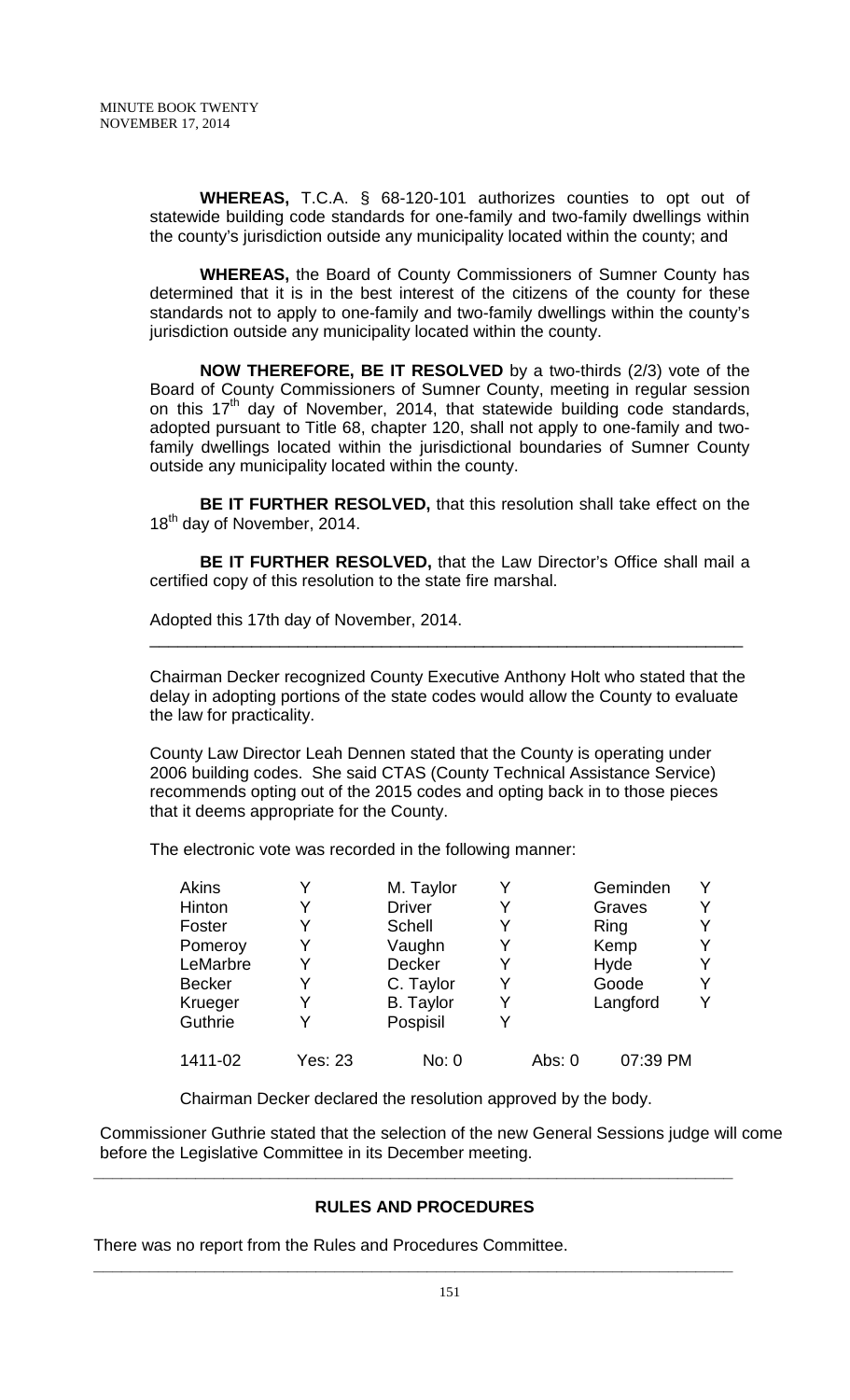## **FINANCIAL MANAGEMENT COMMITTEE**

Commissioner Langford presented a state debt issuance report for the Emergency 911 Board for equipment. The report describes the extension of the debt obligation from three to five years. (The report is in the file.)

#### **BUDGET COMMITTEE**

Commissioner Goode introduced the following resolution and moved for approval. Commissioner Pospisil seconded the motion.

### **1411-03 A RESOLUTION APPROPRIATING \$158,267.82 AS PASS-THROUGH FUNDS FOR STATE INMATE MEDICAL BILLS REIMBURSEMENT TO THE BUDGET OF THE SHERIFF'S OFFICE**

**BE IT RESOLVED** by the Sumner County Board of County Commissioners meeting in regular session on this the 17<sup>th</sup> day of November, 2014, that this body hereby appropriates \$158,267.82 as pass-through funds for state inmate medical bills reimbursement to the budget of the Sheriff's Office, as shown on the attachment herewith.

\_\_\_\_\_\_\_\_\_\_\_\_\_\_\_\_\_\_\_\_\_\_\_\_\_\_\_\_\_\_\_\_\_\_\_\_\_\_\_\_\_\_\_\_\_\_\_\_\_\_\_\_\_\_\_\_\_\_\_\_\_\_\_\_

The electronic vote was recorded in the following manner:

| <b>Akins</b>  |         | M. Taylor        |        | Geminden             |  |
|---------------|---------|------------------|--------|----------------------|--|
| Hinton        |         | <b>Driver</b>    |        | Graves               |  |
| Foster        |         | <b>Schell</b>    |        | Ring                 |  |
| Pomeroy       | Y       | Vaughn           |        | Kemp                 |  |
| LeMarbre      |         | <b>Decker</b>    |        | Hyde<br><sup>Y</sup> |  |
| <b>Becker</b> |         | C. Taylor        |        | Goode Y              |  |
| Krueger       |         | <b>B.</b> Taylor |        | Langford             |  |
| Guthrie       |         | Pospisil         |        |                      |  |
| 1411-03       | Yes: 23 | No: 0            | Abs: 0 | 07:42 PM             |  |

Chairman Decker declared the resolution approved by the body on the first and final reading.

\_\_\_\_\_\_\_\_\_\_\_\_\_\_\_\_\_\_\_\_\_\_\_\_\_\_\_\_\_\_\_\_\_\_\_\_\_\_\_\_\_\_\_\_\_\_\_\_\_\_\_\_\_\_\_\_\_

Commissioner Goode introduced the following resolution and moved for approval. Commissioner Pospisil seconded the motion.

### **1411-04 A RESOLUTION APPROPRIATING \$30,113.00 AS CARRYOVER OF THE FISCAL YEAR 2014 WATERLINE FUNDING**

**BE IT RESOLVED** by the Sumner County Board of County Commissioners meeting in regular session on this the  $17<sup>th</sup>$  day of November, 2014, that this body hereby appropriates \$30,113.00 as carryover of the fiscal year 2014 Waterline Funding, as shown on the attachment herewith.

Commissioner Goode stated that labor cost, approved by the Budget Committee, in the amount of \$8,512.50 (Page 42) is not included in this resolution.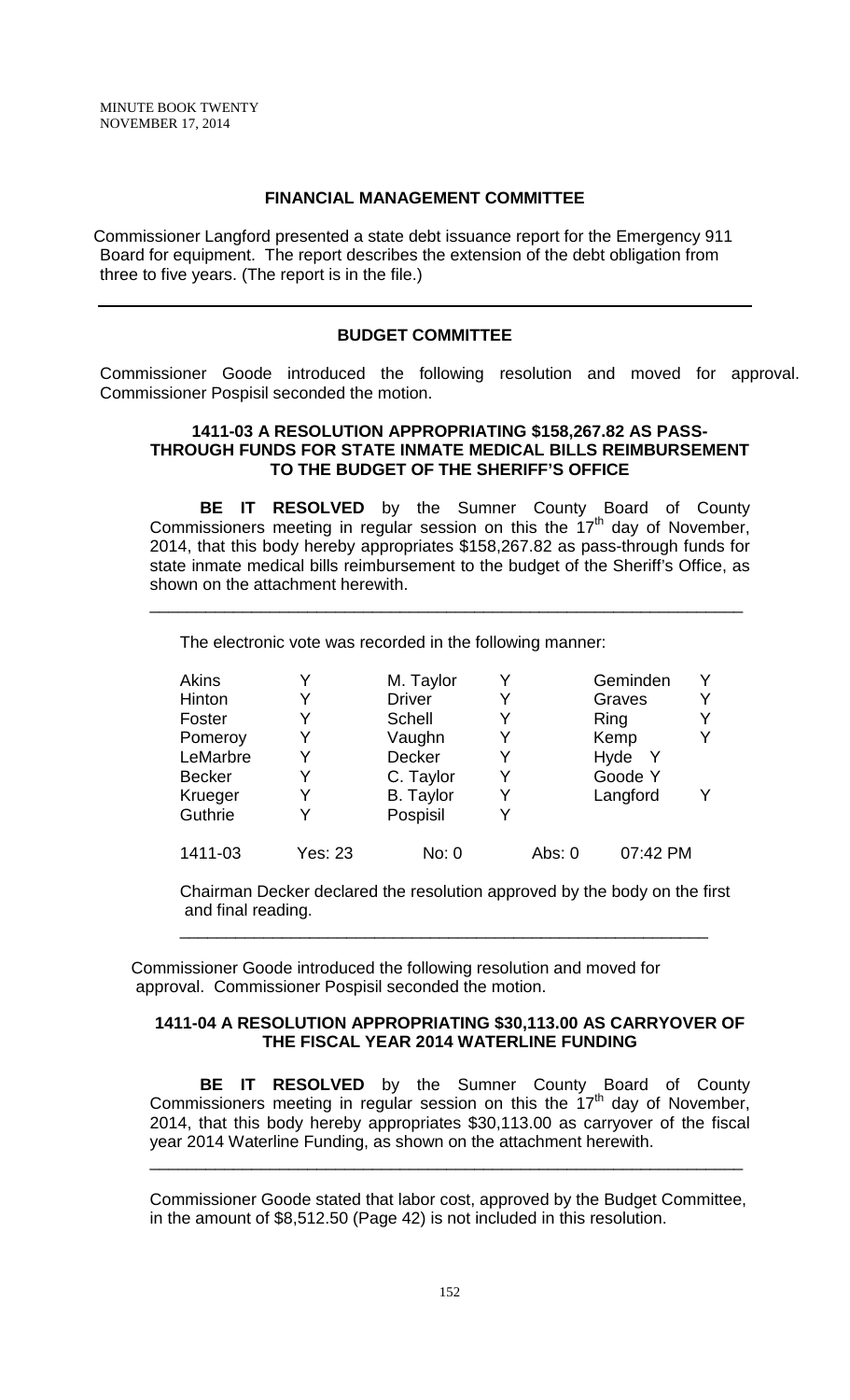The electronic vote was recorded in the following manner:

| Akins            |                | M. Taylor     |   |        | Geminden      | Y |
|------------------|----------------|---------------|---|--------|---------------|---|
| Hinton           |                | <b>Driver</b> | Y |        | Foster        | Y |
| <b>Schell</b>    |                | Ring          | Y |        | Pomeroy       | Y |
| Vaughn           |                | Kemp          |   |        | LeMarbre      | Y |
| Decker           | Y              | Hyde          | Y |        | <b>Becker</b> | Υ |
| C. Taylor        | Y              | Goode         | Y |        | Krueger       | Υ |
| <b>B.</b> Taylor |                | Langford      |   |        | Guthrie       | Υ |
| Pospisil         |                |               |   |        |               |   |
| 1411-04          | <b>Yes: 22</b> | No: 0         |   | Abs: 0 | 07:43 PM      |   |

Chairman Decker declared the resolution approved by the body.

Commissioner Goode introduced the following resolution and moved for approval. Commissioner Foster seconded the motion.

### **1411-05 A RESOLUTION APPROPRIATING \$949,520.00 AS CARRYOVER OF THE FISCAL YEAR 2014 GREENWAY TIP GRANT FUNDING**

\_\_\_\_\_\_\_\_\_\_\_\_\_\_\_\_\_\_\_\_\_\_\_\_\_\_\_\_\_\_\_\_\_\_\_\_\_\_\_\_\_\_\_\_\_\_\_\_\_\_\_\_\_\_\_\_\_

**BE IT RESOLVED** by the Sumner County Board of County Commissioners meeting in regular session on this the  $17<sup>th</sup>$  day of November, 2014, that this body hereby appropriates \$949,520.00 as carryover of the fiscal year 2014 Greenway TIP Grant Funding, as shown on the attachment herewith.

**\_\_\_\_\_\_\_\_\_\_\_\_\_\_\_\_\_\_\_\_\_\_\_\_\_\_\_\_\_\_\_\_\_\_\_\_\_\_\_\_\_\_\_\_\_\_\_\_\_\_\_\_\_\_\_\_\_\_\_\_\_\_\_\_**

The electronic vote was recorded in the following manner:

| Akins         |                | M. Taylor        | А |        | Geminden | Υ |
|---------------|----------------|------------------|---|--------|----------|---|
| Hinton        |                | <b>Driver</b>    |   |        | Graves   | Y |
| Foster        |                | <b>Schell</b>    | Y |        | Ring     | Y |
| Pomeroy       |                | Vaughn           |   |        | Kemp     | Y |
| LeMarbre      |                | Decker           | Y |        | Hyde     | Y |
| <b>Becker</b> | Y              | C. Taylor        | Y |        | Goode    | Y |
| Krueger       |                | <b>B.</b> Taylor |   |        | Langford | Y |
| Guthrie       |                | Pospisil         | Y |        |          |   |
| 1411-05       | <b>Yes: 22</b> | No: 0            |   | Abs: 1 | 07:44 PM |   |

Chairman Decker declared the resolution approved by the body.

Commissioner Goode introduced the following resolution and moved for approval. Commissioner Pospisil seconded the motion.

### **1411-06 A RESOLUTION APPROPRIATING \$148,977.00 AS CARRYOVER OF THE FISCAL YEAR 2014 CLEAN TENNESSEE ENERGY ENHANCEMENT GRANT**

\_\_\_\_\_\_\_\_\_\_\_\_\_\_\_\_\_\_\_\_\_\_\_\_\_\_\_\_\_\_\_\_\_\_\_\_\_\_\_\_\_\_\_\_\_\_\_\_\_\_\_\_\_\_\_\_\_

**BE IT RESOLVED** by the Sumner County Board of County Commissioners meeting in regular session on this the  $17<sup>th</sup>$  day of November, 2014, that this body hereby appropriates \$148,977.00 as carryover of the fiscal year 2014 Clean Tennessee Energy Enhancement Grant, as shown on the attachment herewith.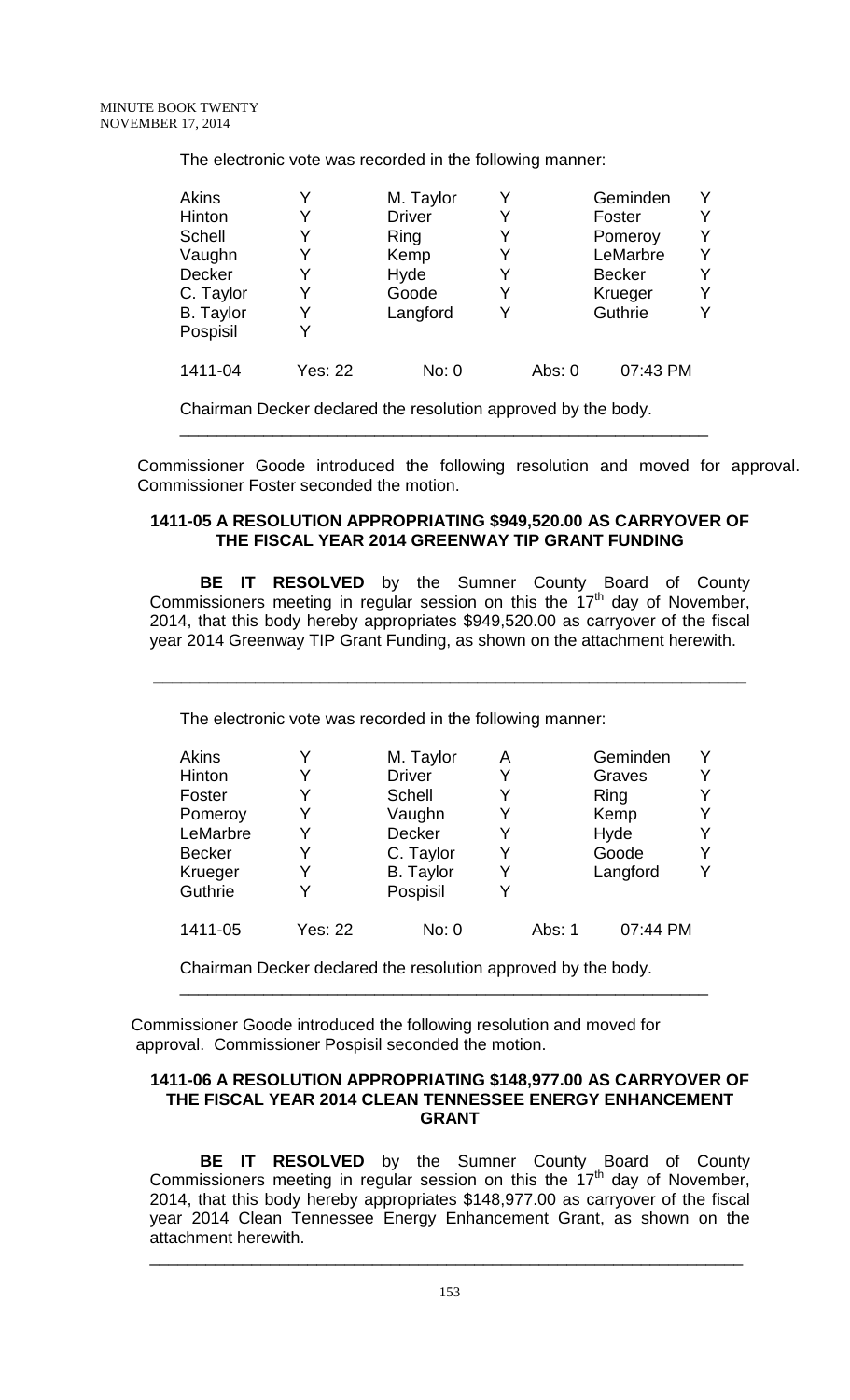The electronic vote was recorded in the following manner:

| <b>Akins</b>  |                | M. Taylor        | Y |          | Geminden | Υ |
|---------------|----------------|------------------|---|----------|----------|---|
| Hinton        |                | <b>Driver</b>    | Y |          | Graves   | Y |
| Foster        |                | <b>Schell</b>    | Y |          | Ring     | Υ |
| Pomeroy       | Y              | Vaughn           | Y |          | Kemp     | Y |
| LeMarbre      |                | Decker           | Y |          | Hyde     | Y |
| <b>Becker</b> |                | C. Taylor        | Y |          | Goode    | Y |
| Krueger       |                | <b>B.</b> Taylor | Y |          | Langford | Υ |
| Guthrie       |                | Pospisil         | Y |          |          |   |
| 1411-06       | <b>Yes: 23</b> | No: 0            |   | Abs: $0$ | 07:45 PM |   |

Chairman Decker declared the resolution approved by the body.

Commissioner Goode introduced the following resolution and moved for approval. Commissioner Pospisil seconded the motion.

#### **1411-07 A RESOLUTION APPROPRIATING \$3,000,000.00 FROM COUNTY GENERAL FUND UNASSIGNED FUND BALANCE TO THE HEALTH INSURANCE SUB-FUND**

\_\_\_\_\_\_\_\_\_\_\_\_\_\_\_\_\_\_\_\_\_\_\_\_\_\_\_\_\_\_\_\_\_\_\_\_\_\_\_\_\_\_\_\_\_\_\_\_\_\_\_\_\_\_\_\_\_

**BE IT RESOLVED** by the Sumner County Board of County Commissioners meeting in regular session on this the 17<sup>th</sup> day of November, 2014, that this body hereby appropriates \$3,000,000.00 from County General Fund Unassigned Fund Balance to the Health Insurance Sub-Fund, as shown on the attachment herewith.

\_\_\_\_\_\_\_\_\_\_\_\_\_\_\_\_\_\_\_\_\_\_\_\_\_\_\_\_\_\_\_\_\_\_\_\_\_\_\_\_\_\_\_\_\_\_\_\_\_\_\_\_\_\_\_\_\_\_\_\_\_\_\_\_

The electronic vote was recorded in the following manner:

| А              | M. Taylor     | N |          | Geminden      |  |
|----------------|---------------|---|----------|---------------|--|
|                | <b>Driver</b> |   |          | Foster        |  |
|                | Ring          |   |          | Pomeroy       |  |
| A              | Kemp          |   |          | LeMarbre      |  |
| Y              | Hyde          | A |          | <b>Becker</b> |  |
| Y              | Goode         | Y |          | Krueger       |  |
|                | Langford      |   |          | Guthrie       |  |
|                |               |   |          |               |  |
| <b>Yes: 18</b> | No: 1         |   | Abs: $3$ | 07:56 PM      |  |
|                |               |   |          |               |  |

Chairman Decker declared the resolution approved by the body. **\_\_\_\_\_\_\_\_\_\_\_\_\_\_\_\_\_\_\_\_\_\_\_\_\_\_\_\_\_\_\_\_\_\_\_\_\_\_\_\_\_\_\_\_\_\_\_\_\_\_\_\_\_\_\_\_\_\_\_\_\_\_\_\_\_\_\_\_\_**

# **ADJOURNMENT**

Chairman Decker declared the Commission meeting adjourned at 7:55 p.m. upon motion of Commissioner LeMarbre, seconded by Commissioner Guthrie.

 $\overline{\phantom{a}}$  , and the contract of the contract of the contract of  $\overline{\phantom{a}}$  , and  $\overline{\phantom{a}}$  , and  $\overline{\phantom{a}}$  , and  $\overline{\phantom{a}}$  , and  $\overline{\phantom{a}}$  , and  $\overline{\phantom{a}}$  , and  $\overline{\phantom{a}}$  , and  $\overline{\phantom{a}}$  , and  $\overline{\phantom{a}}$ BILL KEMP, CLERK PAUL DECKER, CHAIRMAN